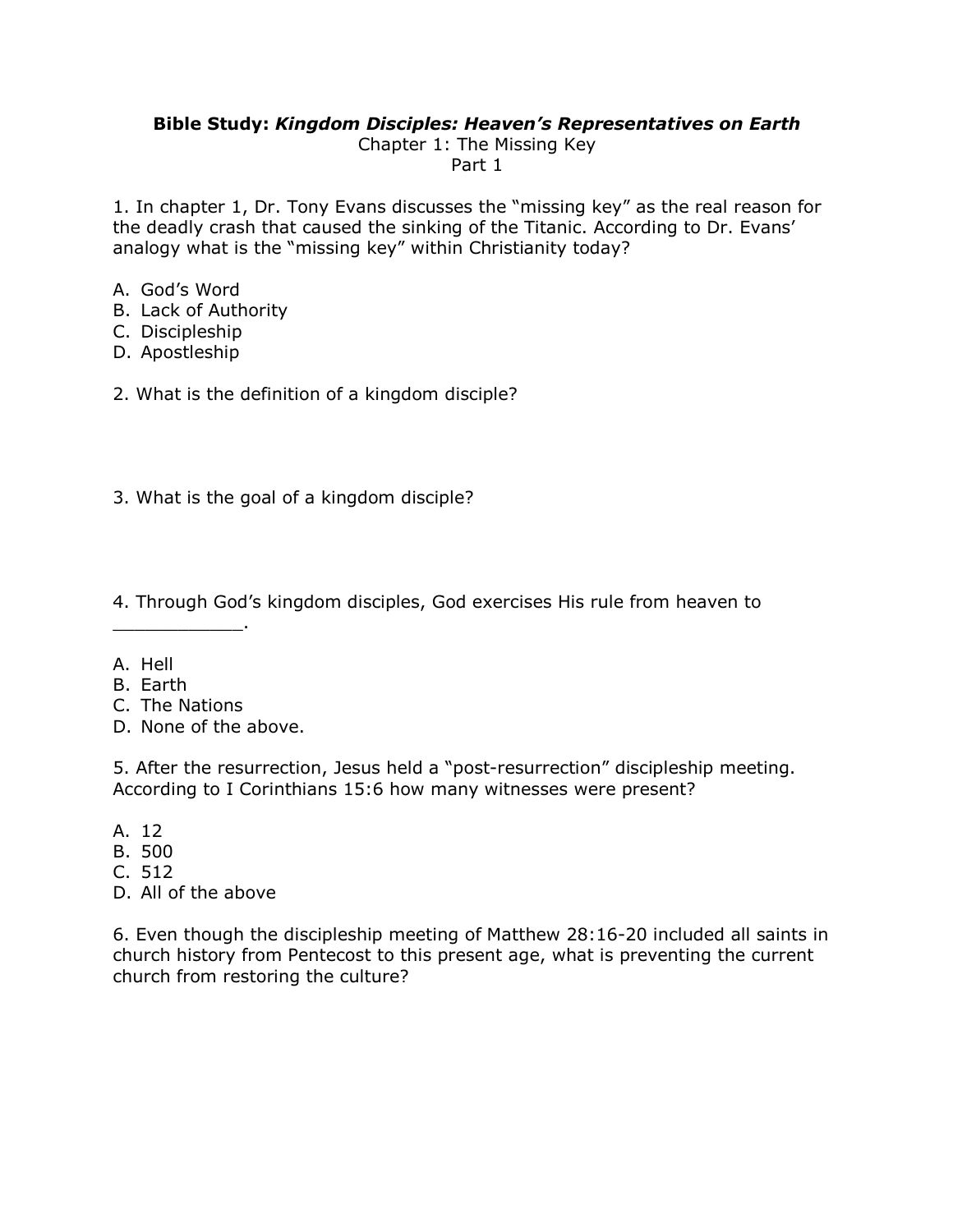7. What did Jesus mean when He stated that all "authority" was His in heaven and on earth? (Matthew 28:18)

8. What should be the primary concern of a kingdom disciple, according to Jesus? (Matthew 6:10)

- A. Evangelism
- B. Spiritual Warfare
- C. Will of God fulfilled on earth
- D. Will of God fulfilled in heaven

9. The role and responsibility of kingdom disciples is to function as Jesus' \_\_\_\_\_\_\_\_\_ representative to reflect and implement God's will on \_\_\_\_\_\_\_\_\_\_.

10. Kingdom discipleship and \_\_\_\_\_\_\_\_\_\_\_\_\_\_\_\_\_\_\_\_\_\_\_\_\_ go hand in hand. (Luke 9:1-2; Acts 8:12-13; I Corinthians 4:20)

11. What is the meaning of the biblical phrase, "occupy till I come"? (Luke 19:13)

12. The purpose of the church is to make \_\_\_\_\_\_\_\_\_\_\_, not just add names to the roll or increase small-group Bible study attendance. It's not enough for the church just to be open a certain number of hours a week or offer a variety of programs.

- A. Trouble
- B. Meals
- C. Disciples
- D. Peace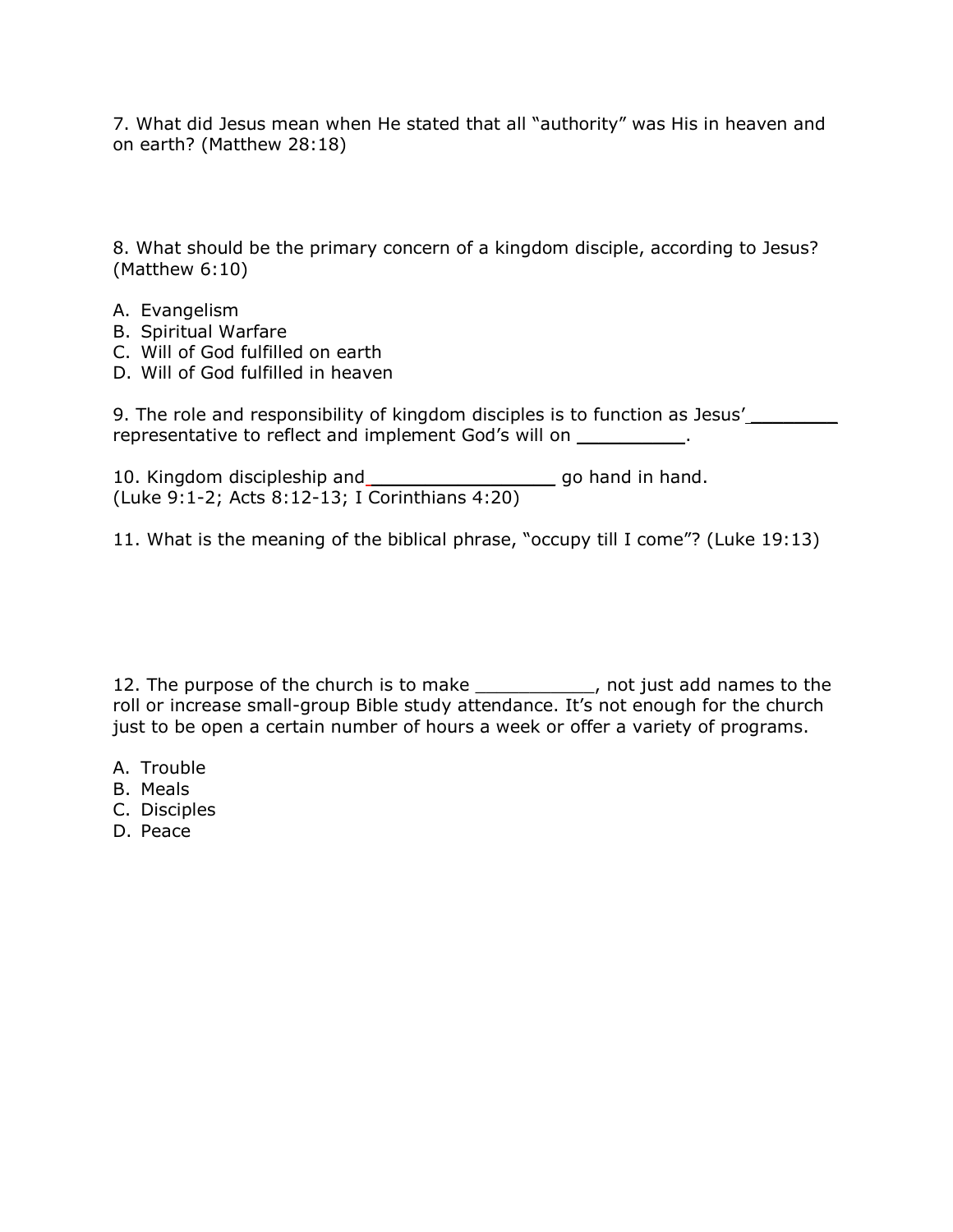## **Bible Study:** *Kingdom Disciples: Heaven's Representatives on Earth*

Chapter 1: The Missing Key Part 2

1. A disciple is a person who has decided that following Jesus Christ takes over everything else.

2. Why must a disciple take up his/her cross and follow Him (Mark 8:34-36).

- 3. How does one save their life yet lose it?
- 4. How does a disciple give themself totally to God?

5. If a soldier could be expected to **sacrifice** everything for their country, how much more should we as believers be willing to do whatever our Commander, Jesus Christ asks of us?

6. What are some of the reasons why you think there's a shortage of disciples?

7. What we need now is not more bodies in the pews, but more disciples and visible and verbal unapologetic followers of Jesus Christ.

- A. True
- B. False

8. How can a weak and ineffective church regain its strength back?

- A. Membership recruitment
- B. Capital Campaign
- C. Communion
- D. Move from a focus on membership to discipleship.